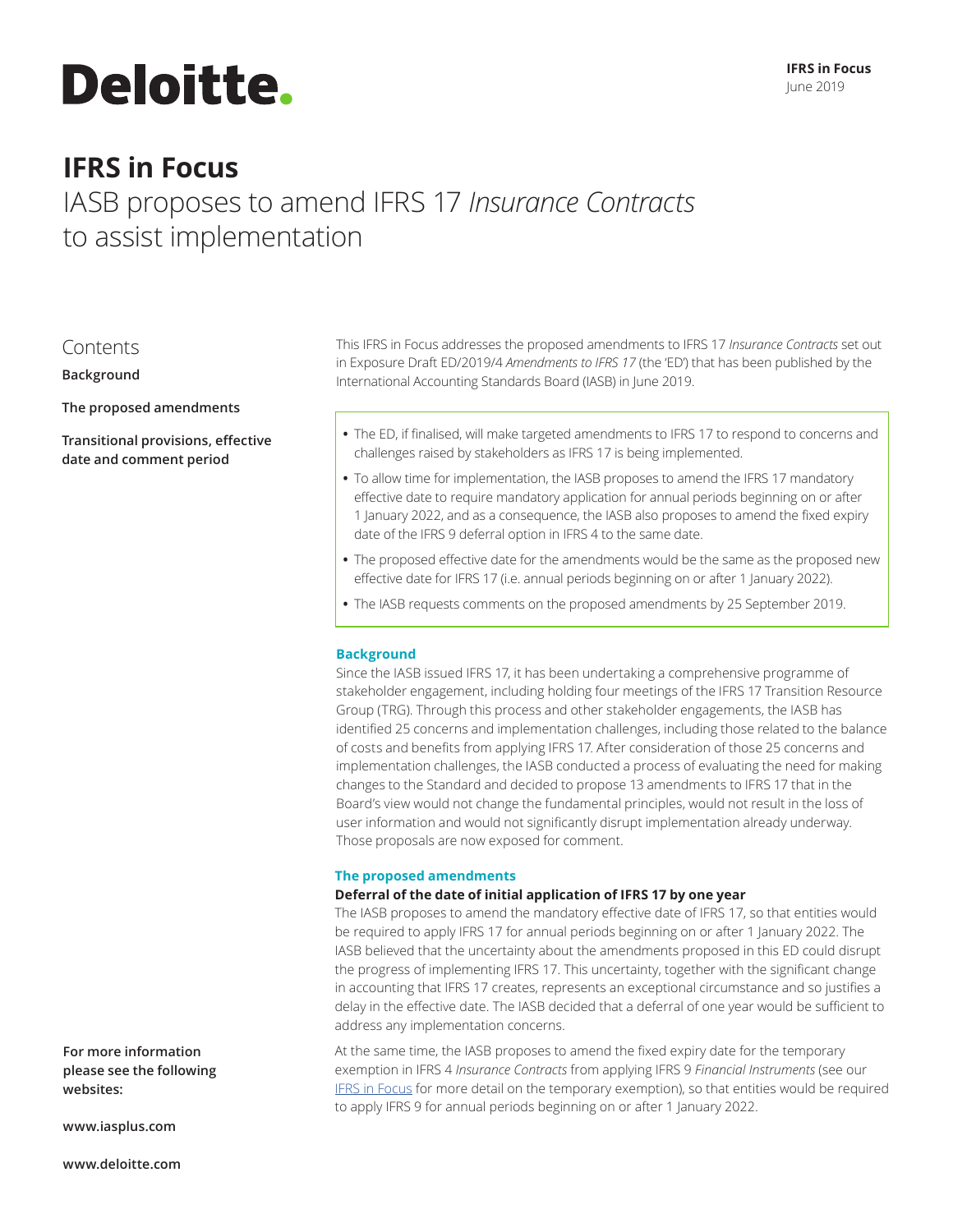#### **Observation**

If the proposed amendment to defer the effective date of IFRS 17 is finalised and the temporary exemption from applying IFRS 9 is extended at the same time, some entities would not apply IFRS 9 up to four years after other entities. That delay might result in a loss of useful information. However, without the proposed extension of the fixed expiry date for the IFRS 9 deferral option, entities would be forced to apply IFRS 9 in 2021 and this would result in changes to the classification and measurement of financial assets compared with IAS 39 *Financial Instruments*: *Recognition and Measurement*, yet entities would be able to or be required to change the classification of certain financial assets again on application of IFRS 17 in 2022, resulting in potential disruption.

#### **Additional optional scope exclusion for loan contracts that transfer significant insurance risk**

The IASB proposes to amend the scope of IFRS 17 and IFRS 9 for insurance contracts that provide insurance coverage only for the settlement of the policyholder's obligation created by the contract.

Those contracts typically combine a loan with an agreement from the entity to compensate the borrower if a specified uncertain future event adversely affects the borrower, by waiving some or all the payments due under the contract. They are often issued by a non-insurance entity and may not typically be seen as insurance contracts.

Examples of these contracts are the following:

- **•** Mortgages with a death waiver contract
- **•** Student loan contracts (with repayments being income contingent)
- **•** Lifetime mortgage contracts (sometimes referred to as equity release mortgages)

The proposed amendment is to enable entities issuing such contracts to account for those contracts applying either IFRS 17 or IFRS 9.

In particular, the proposed amendment would amend the transition requirements in IFRS 9 so that an entity could apply either IFRS 17 or IFRS 9 irrespective of whether it has already applied IFRS 9 before it first applies IFRS 17. This election would be made for each portfolio of insurance contracts, and the choice for each portfolio would be irrevocable.

The IASB decided that this amendment is needed as IFRS 17 currently requires entities to account for some loans that transfer significant insurance risk as insurance contracts in their entirety.

While IFRS 4 allowed the separation of the loan component from the insurance contract, IFRS 17 prohibits this and requires separation only of distinct investment components. Because the loans are not distinct investment components, IFRS 17 applies to the entire contract. As both IFRS 9 and IFRS 17 have requirements that can address both credit risk and insurance risk (albeit with a different focus), the IASB was concerned that requiring an entity to apply IFRS 17 to those contracts would impose costs on those entities without a corresponding benefit.

#### **Additional scope exclusion for credit card contracts that provide insurance coverage**

For some credit cards, a credit card issuer provides customers with protection for purchases within a certain price range. Such protection, arising from legal terms of the contract or regulation, may transfer significant insurance risk, bringing the credit cards contracts into the scope of IFRS 17.

This proposal would amend the scope of IFRS 17 to exclude from the scope of the Standard credit card contracts that provide insurance coverage for which the entity does not reflect an assessment of the insurance risk associated with an individual customer in setting the price of the contract with that customer.

Without the amendment, entities that currently account for a loan or a loan commitment in a credit card applying IFRS 9 would need to change the accounting for those contracts when IFRS 17 is effective, shortly after having incurred costs to develop a new credit impairment model to comply with IFRS 9.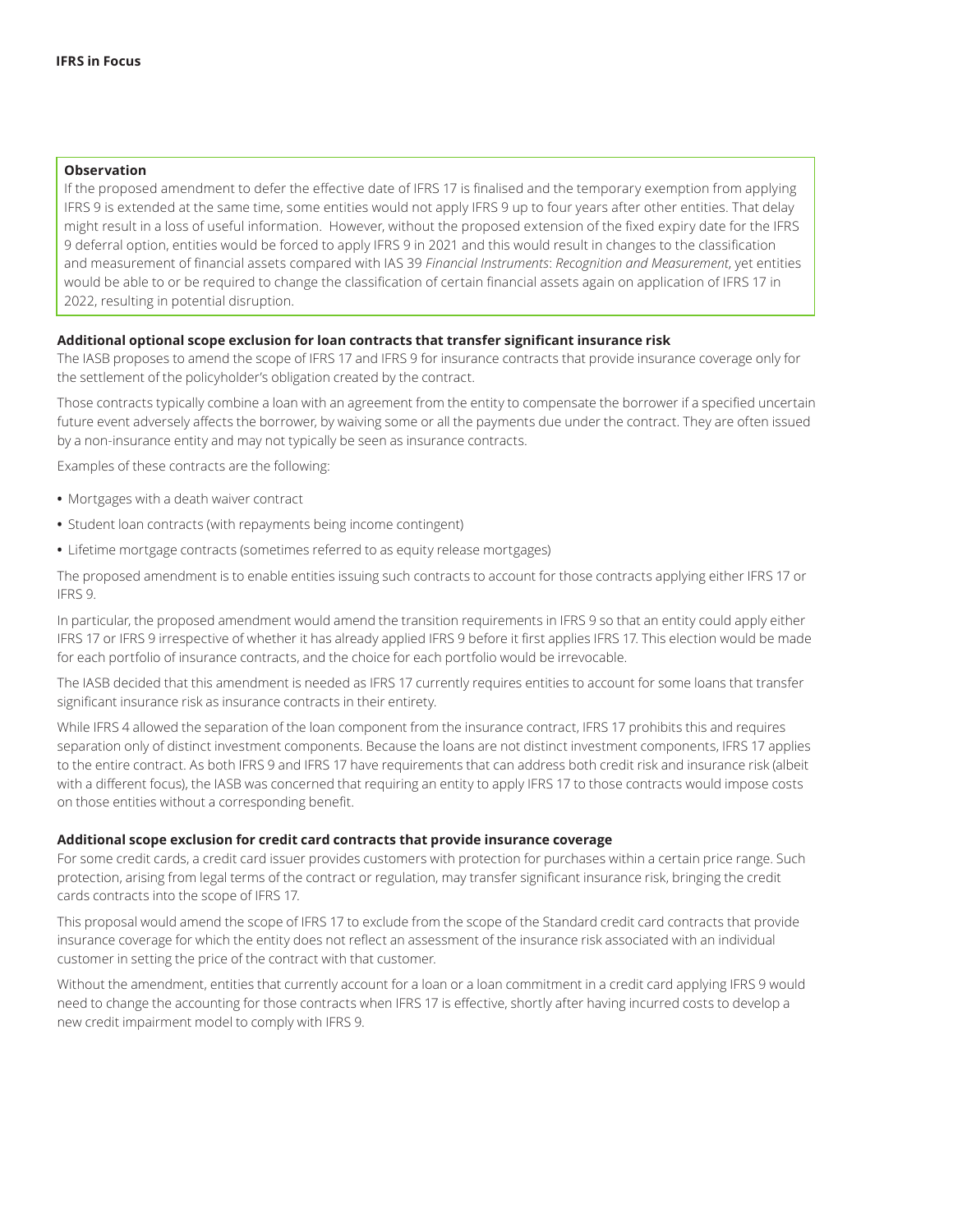#### **Observation**

The scope exclusion for credit card contracts is not a choice compared with the scope exclusion for loan contracts that provide insurance coverage only for the settlement of the policyholder's obligation created by the contract. The former are required to be accounted for under IFRS 9, whereas for the latter the entity has a choice whether to apply IFRS 17 or IFRS 9.

#### **Insurance acquisition cash flows relating to expected contract renewals**

The amendment proposed in the ED would require an entity to:

- a. Allocate on a systematic and rational basis part of the insurance acquisition cash flows that are directly attributable to newly issued contracts to related contract renewals;
- b. Recognise those cash flows as an asset until the entity recognises groups of related contract renewals; and
- c. Assess the recoverability of the asset each reporting period until the entity recognises the renewed contracts based on the expected fulfilment cash flows of the related group of insurance contracts if facts and circumstances indicated they may be impacted.

The amendments also clarify that when an entity recognises in a reporting period only some of the acquisition cash flows expected to be included in the group (i.e. when the group straddles a reporting period), the entity determines the related portion of the acquisition cash flows asset that it derecognises and includes in the fulfilment cash flows of the group.

The IASB also proposes to amend the disclosure requirements to require an entity to provide:

- a. A reconciliation of the asset at the beginning and the end of the reporting period and its changes, specifically recognition of any impairment loss or reversals; and
- b. Quantitative disclosure, in appropriate time bands, of the expected timing of the inclusion of these acquisition cash flows in the measurement of the related group of insurance contracts.

The proposed amendment results from a discussion at the TRG. The group discussed concerns relating to non-refundable commissions paid to agents, where the costs may be high and the entity expects to recover them only if there are future contract renewals. When future contract renewals fall outside the contract boundary of the newly issued group of insurance contracts, they are ignored in the measurement of the group, and so acquisition costs cannot be deferred and attributed to those future contracts renewals. Consequently the acquisition costs would be directly attributable to the group of issued insurance contracts, potentially making the group onerous. Some stakeholders stated that the existing requirements in IFRS 17 would result in inconsistent outcomes compared with similar contracts within the scope of IFRS 15 *Revenue from Contracts with Customers.* 

The measurement approaches of IFRS 17 and IFRS 15 differ, however, the IASB have proposed to more closely align the requirements of IFRS 17 with respect to acquisition costs with those requirements in IFRS 15. The IASB believe this would provide useful information for users of financial statements and would not unduly disrupt the implementation process already under way. The Board decided not to develop specific requirements on how to allocate part of the insurance acquisition cash flows to anticipated contract renewals, considering the existing guidance in IFRS 17 as sufficient.

#### **Contractual service margin (CSM) allocation relating to investment components**

The IASB proposes to:

- a. Clarify that the definition of the coverage units and coverage period for insurance contracts with direct participation features (direct participating contracts) includes the quantities of benefits and expected periods in which an entity provides investment-related services; and
- b. Require an entity to allocate the CSM for insurance contracts without direct participation features based on coverage units determined considering the quantities of benefits and expected period of both insurance coverage and any investmentreturn service.

In addition, this amendment would amend the disclosure requirements to require an entity to provide:

- a. Quantitative disclosure, in appropriate time bands, of the expected recognition in profit or loss of the CSM remaining at the end of the reporting period; and
- b. Specific disclosure of the approach to assessing the relative weighting of the benefits provided by insurance coverage and investment-related services or investment-return services.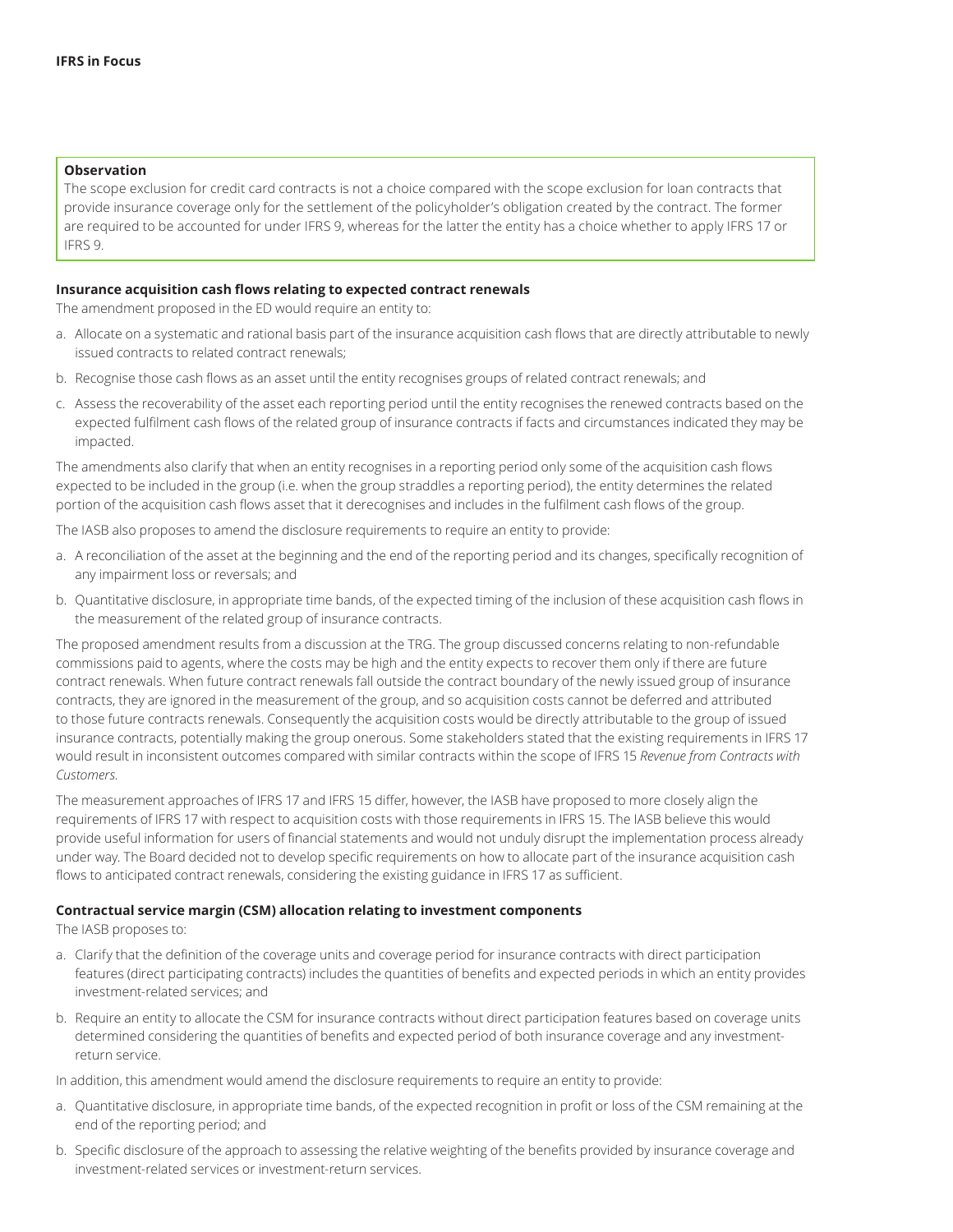Currently, IFRS 17 allows the recognition of the CSM only over the coverage period based on coverage units, as coverage for insured events is provided. However, the IASB decided to propose an amendment to the definition of coverage for direct participating contracts to include the provision of both insurance and investment services. However, this decision on its own would create a difference in recognition of CSM for those contracts accounted for under the general model which also provide both insurance and investment services. Therefore, the IASB also proposes to amend IFRS 17 so that in the general model the CSM is allocated on the basis of coverage units that are determined by considering both insurance coverage and any investment-return service. This amendment, if finalised, would also require an update to the disclosure requirements.

The ED also proposes consequential amendments to the definitions of 'contractual service margin', 'coverage period', 'liability for remaining coverage' and 'liability for incurred claims'.

#### **Observation**

The decision whether to include investment-return service in determining the coverage units is not an accounting policy choice and the IASB proposes that entities exercise judgement and apply it consistently.

#### **Extension of the risk mitigation option to include reinsurance contracts held**

For insurance contracts with direct participating features only and in specified circumstances, IFRS 17 includes an option for an entity to recognise the effect of some changes in financial risk on the entity's share of the underlying items in profit or loss, instead of adjusting the CSM (risk mitigation option). The IASB proposes to amend IFRS 17 to permit an entity to apply the risk mitigation option for insurance contracts with direct participation features when the entity uses reinsurance contracts held to mitigate financial risks.

Currently, under IFRS 17, both reinsurance contracts held and issued are excluded from the definition of insurance contracts with direct participating features and instead are accounted for using the general model, as opposed to the variable fee approach (VFA). This means that for direct participating contracts, the effect of financial guarantees and the effect of financial risk on the entity's share of underlying items is reflected in the CSM, as opposed to profit or loss, unless the entity hedges the risk with derivatives and applies the risk mitigation option. However, for reinsurance contracts held which may transfer to the reinsurer both financial and non-financial risk, the effect of financial guarantees and the effect of financial risk is reflected in profit or loss. This creates a mismatch.

The IASB decided not to extend the scope of direct participating contracts for reinsurance contracts held when the underlying contracts are direct participating insurance contracts. Instead, to address the mismatch, the IASB proposes to expand the scope of the existing risk mitigation exception in IFRS 17 relating to the accounting for direct participating insurance contracts issued to include not only derivatives, but also reinsurance contracts held, on the grounds that it would not unduly disrupt the implementation underway.

#### **Observation**

The risk mitigation option is a choice similar to hedge accounting. To be able to apply the risk mitigation option for direct participating contracts when the entity uses reinsurance contracts held to mitigate financial risks, the entity would need to have a previously documented risk management objective and strategy and, in applying that objective, demonstrate that economic offset exists. The IASB is also proposing to clarify that the risk mitigation option cannot be discontinued, unless the eligibility criteria for the group in IFRS 17:B116 cease to apply.

#### **Reinsurance contracts held when underlying contracts are onerous**

The ED proposes an amendment to require an entity to adjust the CSM of a group of reinsurance contracts held that provide proportionate coverage, and as a result recognise income, when the entity recognises a loss on initial recognition of an onerous group of underlying insurance contracts, or on addition of onerous contracts to that group. The amount of the adjustment and resulting income is determined as equal to the loss recognised on the group of underlying insurance contracts multiplied by the fixed percentage of claims on the group of underlying insurance contracts the entity has a right to recover from the issuer of the reinsurance contract.

The IASB considers this solution helps to avoid an accounting mismatch, avoids significant loss of useful information and reduces complexity.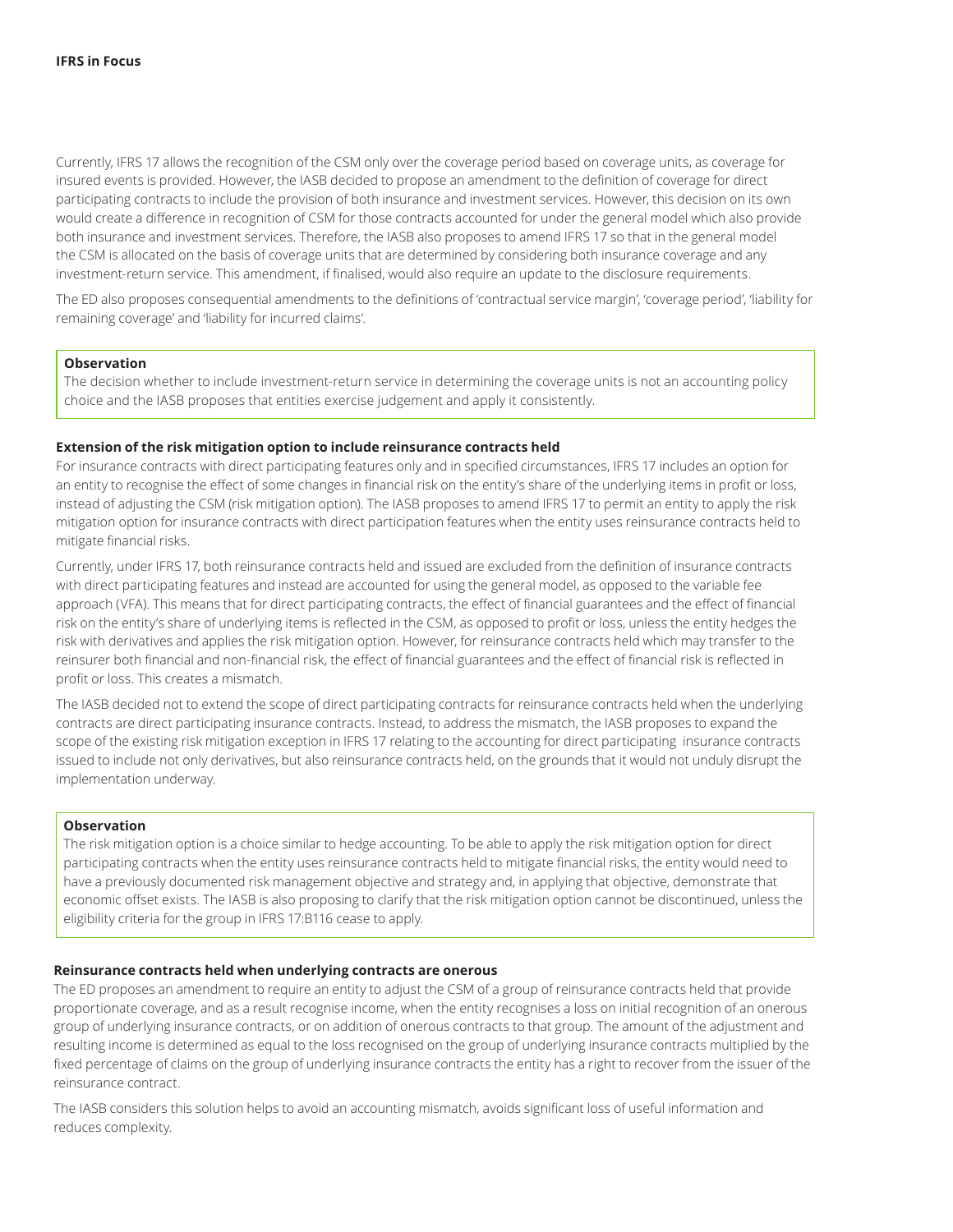#### **Observation**

The amendment, if finalised, would eliminate a 'day one' mismatch for entities which issue insurance contracts that are onerous on initial recognition and transfer the risk using proportionate reinsurance contracts held. The IASB considered whether the proposed amendment should also apply to reinsurance contracts held that do not provide proportionate coverage. However, for those contracts, an entity would be required to make more arbitrary assumptions to identify the extent to which expected recoveries relate to a loss recognised on the underlying insurance contracts. Hence, for non-proportionate insurance contracts, the IASB concluded that it is not possible to identify the accounting mismatch described above on initial recognition and, therefore, does not propose an amendment to the initial recognition requirements.

On subsequent measurement, both proportionate and non-proportionate reinsurance contracts held reflect in profit or loss the change in fulfilment cash flows that results from the change in the loss component of the underlying insurance contracts issued.

#### **Simplified presentation of insurance contracts in the statement of financial position**

The ED proposes requiring an entity to present insurance contract assets and liabilities in the statement of financial position determined using portfolios of insurance contracts rather than groups of insurance contracts.

The IASB sees merit in providing the practical relief to present insurance contracts at a higher level of aggregation in the statement of financial position, balancing this with the requirements of the *Conceptual Framework for Financial Reporting* prohibiting offsetting. The loss of information in presentation from offsetting is deemed acceptable when considering the cost relief and the amendment would not disrupt existing implementation processes. Accordingly, the IASB proposes for presentational purposes to require entities to offset groups at the portfolio level. This would amend IFRS 17:78 so that instead of presenting separately groups that are assets and liabilities, the entity would be required to present separately portfolios of insurance contracts that are assets, portfolios of insurance contracts that are liabilities, portfolios of reinsurance contracts held that are assets and portfolios of reinsurance contracts held that are liabilities.

#### **Observation**

The unit of account for measurement is still a group, but the amendment removes the requirement to present based on that group. The reconciliations required by IFRS 17:100 to 109 to the amounts presented in the statement of financial position require disaggregation that may still require disclosure at a group level, for example, those related to loss components.

#### **Additional transition relief for business combinations**

For insurance contracts acquired in a business combination or a portfolio transfer, the liability for settlement of claims incurred before the contracts were acquired/transferred includes a risk of adverse claims development and is a liability for remaining coverage leading to recognition of revenue in the acquiring entity in future periods.

The IASB proposes to amend the transition requirements to add a specified modification to the modified retrospective approach to require an entity to classify the liability for settlement of claims incurred before the contracts were acquired/transferred as liability for incurred claims. The use of this modification is permitted only when the entity does not have reasonable and supportable information to apply a retrospective approach. The IASB also proposes an optional relief to the fair value transition approach to classify such a liability as liability for incurred claims.

The IASB is responding to preparer concerns about the difficulty of estimating the CSM on transition related to the claims development coverage for contracts acquired in business combinations and portfolio transfers, using both fair value and modified retrospective approaches.

#### **Observation**

The proposed amendment applies only on transition to IFRS 17 and therefore insurance contracts acquired after transition to IFRS 17 would include the risk of adverse claims development in the liability for remaining coverage (and thereafter as revenue).

#### **Additional transition relief for the date of application of the risk mitigation option and the use of the fair value transition approach**

The IASB considered allowing retrospective application of the risk mitigation option, but has decided to retain the prohibition in IFRS 17 of retrospective application to avoid the use of hindsight. Instead, the IASB proposes to extend the use of the fair value approach on transition to groups where the entity has the information to apply IFRS 17 retrospectively and to bring the date forward for the application of the risk mitigation option to the transition date.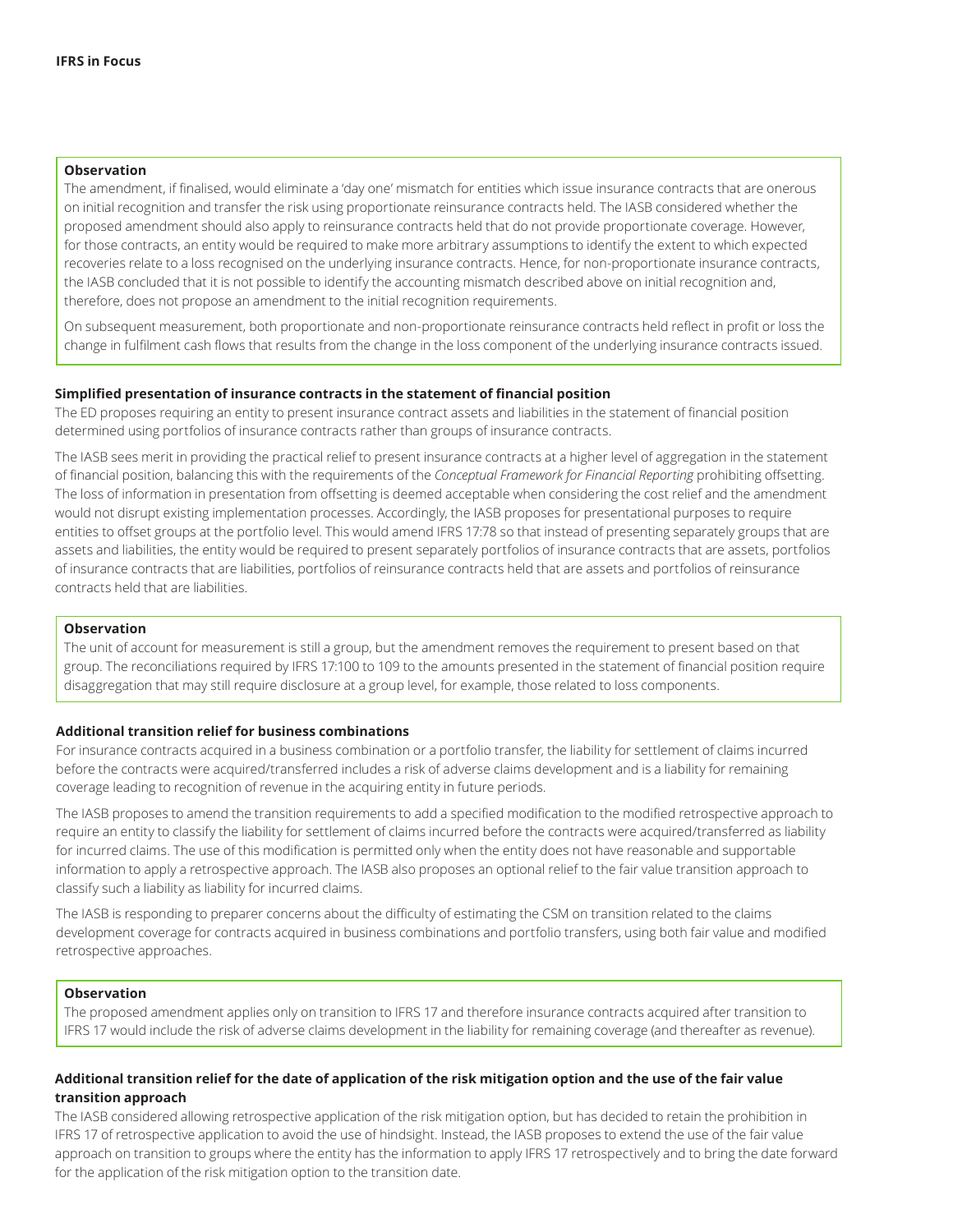The ED proposes to amend the transition requirements in IFRS 17 to permit an entity to apply the risk mitigation option prospectively from the IFRS 17 transition date, as opposed to the date of initial application, provided that the entity designates its risk mitigation relationships to apply the risk mitigation option no later than the IFRS 17 transition date. The date of initial application is the beginning of the annual reporting period in which an entity first applies IFRS 17, whereas the transition date is the beginning of the annual reporting period immediately preceding the date of initial application.

The IASB also proposes an amendment of the transition requirements in IFRS 17 to permit an entity to use the fair value transition approach for a group of insurance contracts with direct participating features if, and only if, the entity:

- a. can apply IFRS 17 retrospectively to the group;
- b. chooses to apply the risk mitigation option to the group prospectively from the transition date; and
- c. has used derivatives or reinsurance contracts held to mitigate financial risk arising from the group before the transition date.

In proposing the amendment, the IASB has responded to stakeholder concerns about the impact of not applying the option retrospectively, while retaining the principle of not allowing the use of hindsight for hedge accounting.

#### **Other proposed amendments**

| <b>Amendment</b>                                                                                                                                                                                                                                                                                                            | <b>Observation</b>                                                                                                                                                                                                                                                                                                                                                                                                                |
|-----------------------------------------------------------------------------------------------------------------------------------------------------------------------------------------------------------------------------------------------------------------------------------------------------------------------------|-----------------------------------------------------------------------------------------------------------------------------------------------------------------------------------------------------------------------------------------------------------------------------------------------------------------------------------------------------------------------------------------------------------------------------------|
| Amendment to IFRS 17:B96(c) to exclude from the<br>adjustment to the CSM changes between the expected<br>and actual repayment of an investment component<br>arising due to changes relating to the time value of<br>money and financial risk.                                                                               | The repayment of investment components is certain, with the only<br>uncertainty relating to the timing. The proposal would reflect changes<br>relating to time value and financial risk in insurance finance income<br>or expense. However, changes in the amount of the repayment of<br>investment components other than those relating to time value of<br>money and financial risk would adjust the CSM at the locked in rate. |
| Amendment to IFRS 17:B96(d) when an entity chooses<br>to disaggregate changes in the risk adjustment for non-<br>financial risk between those relating to non-financial risk<br>and those relating to financial risk and the effect of the<br>time value of money.                                                          | The April 2019 TRG discussion confirmed that the choice to<br>disaggregate changes in the risk adjustment for non-financial risk<br>between those relating to financial and non-financial risk is optional.<br>However, if chosen, it would affect the measurement of the CSM,<br>the timing of recognition of changes in the financial risk and the split<br>between revenue and insurance finance income or expense.            |
| Amendment to clarify that an entity can discontinue the<br>use of the risk mitigation option to a group of insurance<br>contracts only if any of the eligibility criteria for the group<br>in IFRS 17:B116 cease to apply.                                                                                                  | This amendment brings the risk mitigation option requirement closer<br>to the requirements of hedge accounting in IFRS 9.                                                                                                                                                                                                                                                                                                         |
| Amendment to clarify the definition of an investment<br>component to be repayable in all circumstances.                                                                                                                                                                                                                     | This amendment clarifies that 'repayable in all circumstances' includes<br>repayable on cancellation, surrender and expiry. Some contracts<br>include repayable to policyholders regardless of a claim occurring,<br>but, for example, not repayable on cancellation. Such amounts would<br>not meet the proposed clarified definition of investment components.                                                                  |
| Amendment to ensure IFRS 17 applies to investment<br>components that, if separated, would meet the definition<br>of investment contracts with discretionary participation<br>features.                                                                                                                                      | This proposed amendment clarifies and overcomes the unintended<br>consequence of excluding from the scope of IFRS 17 a distinct<br>component representing a contract that would otherwise be within<br>the scope of the Standard had it been issued as a standalone<br>contract.                                                                                                                                                  |
| Amendments to IFRS 17:48(a) and IFRS 17:50(b) clarifying<br>that the loss component is adjusted for changes in the<br>risk adjustment for non-financial risk.                                                                                                                                                               | The proposed amendment clarifies that changes in fulfilment cash<br>flows include changes in the risk adjustment for non-financial risk, as<br>well as changes in expected future cash flows.                                                                                                                                                                                                                                     |
| Amendment to clarify that changes in the measurement<br>of a group of insurance contracts caused by changes in<br>underlying items should, for the purposes of IFRS 17, be<br>treated as changes in investments and hence as changes<br>related to the time value of money or assumptions that<br>relate to financial risk. | The proposed amendment clarifies the treatment of insurance<br>contracts where the underlying items themselves contain non-<br>financial risk, such as a pool of insurance contracts.                                                                                                                                                                                                                                             |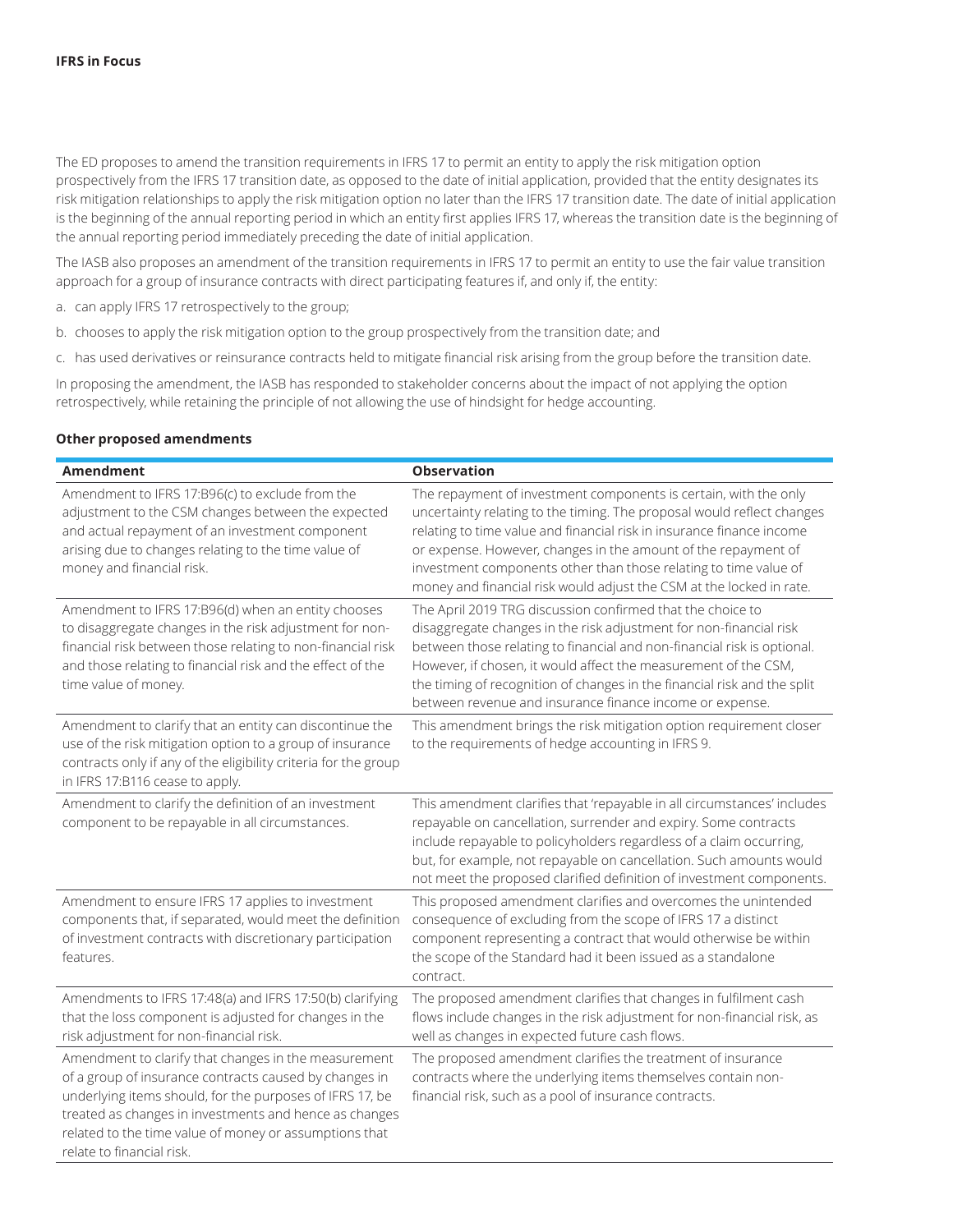| Amendment                                                                                                                                                                                                                                                                                                                                                                                                  | <b>Observation</b>                                                                                                                                                                                                                                                                                                                                                                                                                                                                                                                                                                                              |
|------------------------------------------------------------------------------------------------------------------------------------------------------------------------------------------------------------------------------------------------------------------------------------------------------------------------------------------------------------------------------------------------------------|-----------------------------------------------------------------------------------------------------------------------------------------------------------------------------------------------------------------------------------------------------------------------------------------------------------------------------------------------------------------------------------------------------------------------------------------------------------------------------------------------------------------------------------------------------------------------------------------------------------------|
| Amendment to IFRS 17:B123(a) to clarify that changes<br>resulting from cash flows of amounts lent to customers<br>and waivers of amounts lent to customers are excluded<br>from insurance revenue.                                                                                                                                                                                                         | Various types of insurance contracts, including loans with a waiver<br>on occurrence of an insured event (e.g. equity release mortgages),<br>and reinsurance arrangements contain loans from the issuer to<br>the policyholder. Excluding such advances and repayments of loan<br>amounts from revenue is consistent with the treatment of investment<br>components. A waiver of a loan would be treated as any other claim.                                                                                                                                                                                    |
| Amendment to IFRS 17:103 to clarify that, in the<br>reconciliation from the opening to the closing balance<br>of the insurance contract liabilities, an entity need not<br>disclose refunds of premiums separately.                                                                                                                                                                                        | In proposing to clarify the definition of an investment component as<br>repayable in all circumstances, the IASB introduces a concept of an<br>amount that is repayable regardless of the claim occurring but not<br>repayable on maturity of the contract, because it is consumed as the<br>service is provided. This amount repayable before the contract expiry<br>is a premium refund. At the point of repayment, the identification of<br>an amount as a repayment of investment component or premium<br>refund was seen as burdensome by preparers, as it does not impact<br>recognition and measurement. |
| Amendment to IFRS 17:28 to clarify that insurance<br>contracts are added to a group when they meet the<br>recognition criteria, regardless of when they were issued.                                                                                                                                                                                                                                       | The IASB confirmed that a similar amendment is not needed for<br>IFRS 17:22 as that paragraph refers to the time at which insurance<br>contracts are issued, rather than recognised. This has practical<br>implications for contracts issued in one period (when there is one<br>annual group) but relating to coverage periods starting in future<br>periods.                                                                                                                                                                                                                                                  |
| Amendment to IFRS 17:104, B121 & B124 to explicitly<br>exclude amounts relating to risk adjustment for non-<br>financial risk from the descriptions of other components.                                                                                                                                                                                                                                   | This amendment became necessary to prevent potential double<br>counting.                                                                                                                                                                                                                                                                                                                                                                                                                                                                                                                                        |
| Amendment to the disclosure requirement for sensitivity<br>analyses to replace 'risk exposure' with 'risk variable'.                                                                                                                                                                                                                                                                                       | This amendment is necessary to correct the terminology used.                                                                                                                                                                                                                                                                                                                                                                                                                                                                                                                                                    |
| Amendment to IFRS 17:B93 to B95 to clarify that<br>references to business combinations refer to business<br>combinations within the scope of IFRS 3 Business<br>Combinations.                                                                                                                                                                                                                              | This amendment clarifies that these measurement requirements are<br>not necessarily applicable to business combinations under common<br>control.                                                                                                                                                                                                                                                                                                                                                                                                                                                                |
| Consequential amendment to IFRS 3 for business<br>combinations that occurred before the date of initial<br>application of IFRS 17, to allow an entity to continue to<br>use an exception in IFRS 3:17(b) and to classify acquired<br>insurance contracts based on conditions existing at the<br>inception of the contracts rather than at the acquisition<br>date.                                         | Significance of insurance risk can change over time. For contracts<br>acquired in a business combination the acquirer assesses the<br>significance of insurance risk and the resulting classification of the<br>contract as an insurance contract at the acquisition date under<br>IFRS 3:15. However, because IFRS 3 contained an exception to this<br>principle for insurance contracts in the scope of IFRS 4, this practical<br>expedient allows entities to keep existing insurance contract<br>classifications for business combinations occurring before the date of<br>initial application of IFRS 17.  |
| Consequential amendment to the scope of IFRS 7<br>Financial Instruments: Disclosures, IFRS 9 and IAS 32<br>Financial Instruments: Presentation to exclude from the<br>scope of those standards insurance contracts as defined<br>in IFRS 17 and investment contracts with discretionary<br>participation features in the scope for IFRS 17, instead of<br>excluding contracts within the scope of IFRS 17. | The amendment overcomes the unintended consequence of<br>including in the scope of those Standards insurance contracts held.                                                                                                                                                                                                                                                                                                                                                                                                                                                                                    |

#### **Transitional provisions, effective date and comment period**

The IASB proposes that an entity applies the amendments to IFRS 17 for annual periods beginning on or after 1 January 2022, with early application permitted. This coincides with the new proposed effective date of IFRS 17. The amendments would be applied retrospectively.

The IASB requests comments on the ED by 25 September 2019.